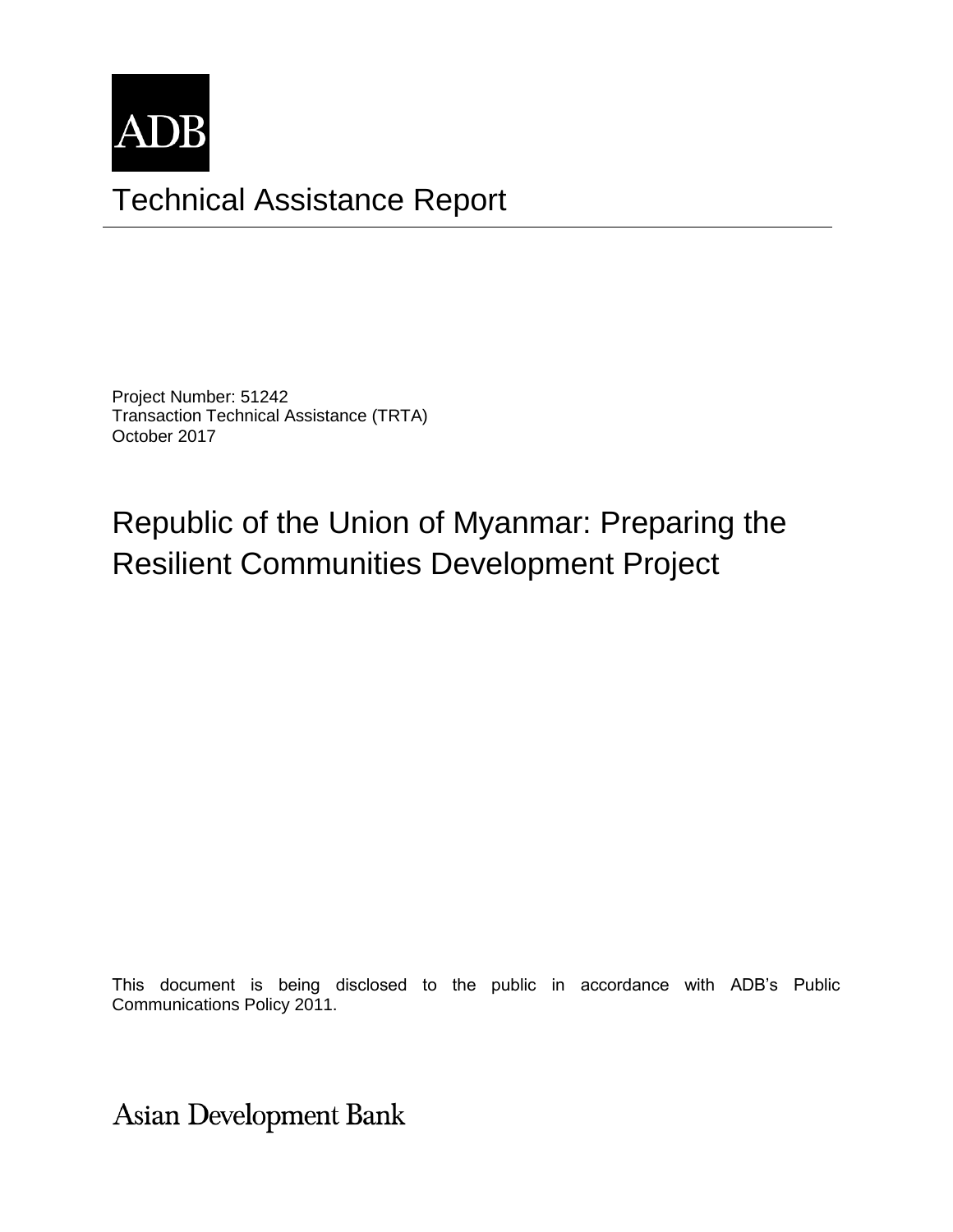### **CURRENCY EQUIVALENTS**

(as of 10 October 2017)

| Currency unit | -   | kyat (MK)  |
|---------------|-----|------------|
| MK1.00        | $=$ | \$0.000738 |
| \$1           | $=$ | MK1,355    |

#### **ABBREVIATIONS**

| <b>ADB</b>   | Asian Development Bank                                 |
|--------------|--------------------------------------------------------|
| <b>CBD</b>   | community-based development                            |
| <b>DRD</b>   | Department of Rural Development                        |
| <b>ERLIP</b> | <b>Enhancing Rural Livelihoods and Incomes Project</b> |
| M&E          | monitoring and evaluation                              |
| <b>PAM</b>   | project administration manual                          |
| TA           | transaction technical assistance                       |

#### **NOTE**

In this report, "\$" refers to United States dollars.

| <b>Vice-President</b><br><b>Director General</b><br><b>Director</b> | S. Groff, Operations 2<br>R. Subramaniam, Southeast Asia Department (SERD)<br>J. Zhang, Environment, Natural Resources and Agriculture Division,<br><b>SERD</b>                                                                                                                                                                                                                                                                                                                                                                           |
|---------------------------------------------------------------------|-------------------------------------------------------------------------------------------------------------------------------------------------------------------------------------------------------------------------------------------------------------------------------------------------------------------------------------------------------------------------------------------------------------------------------------------------------------------------------------------------------------------------------------------|
| <b>Team leaders</b>                                                 | P. Ramachandran, Principal Environment Specialist, SERD<br>S. Dina, Natural Resources and Agriculture Specialist, SERD                                                                                                                                                                                                                                                                                                                                                                                                                    |
| <b>Team members</b>                                                 | S. Ancha, Principal Climate Change Specialist, SERD<br>Y. Ito, Senior Social Development Specialist, Sustainable Development<br>and Climate Change Department (SDCC)<br>L. Leung, Natural Resources and Agriculture Economist, SERD<br>J. Mangahas, Senior Social Sector Specialist, SERD<br>K. Panton, Project Analyst, SERD<br>J. Pedersen, Senior Procurement Specialist, Operations Services and<br><b>Financial Management Department</b><br>A. Roy, Senior Disaster Risk Management Specialist (Climate Change<br>Adaptation), SDCC |
| Peer reviewer                                                       | M. Katagami, Principal Natural Resources and Agriculture Specialist,<br><b>SDCC</b>                                                                                                                                                                                                                                                                                                                                                                                                                                                       |

In preparing any country program or strategy, financing any project, or by making any designation of or reference to a particular territory or geographic area in this document, the Asian Development Bank does not intend to make any judgments as to the legal or other status of any territory or area.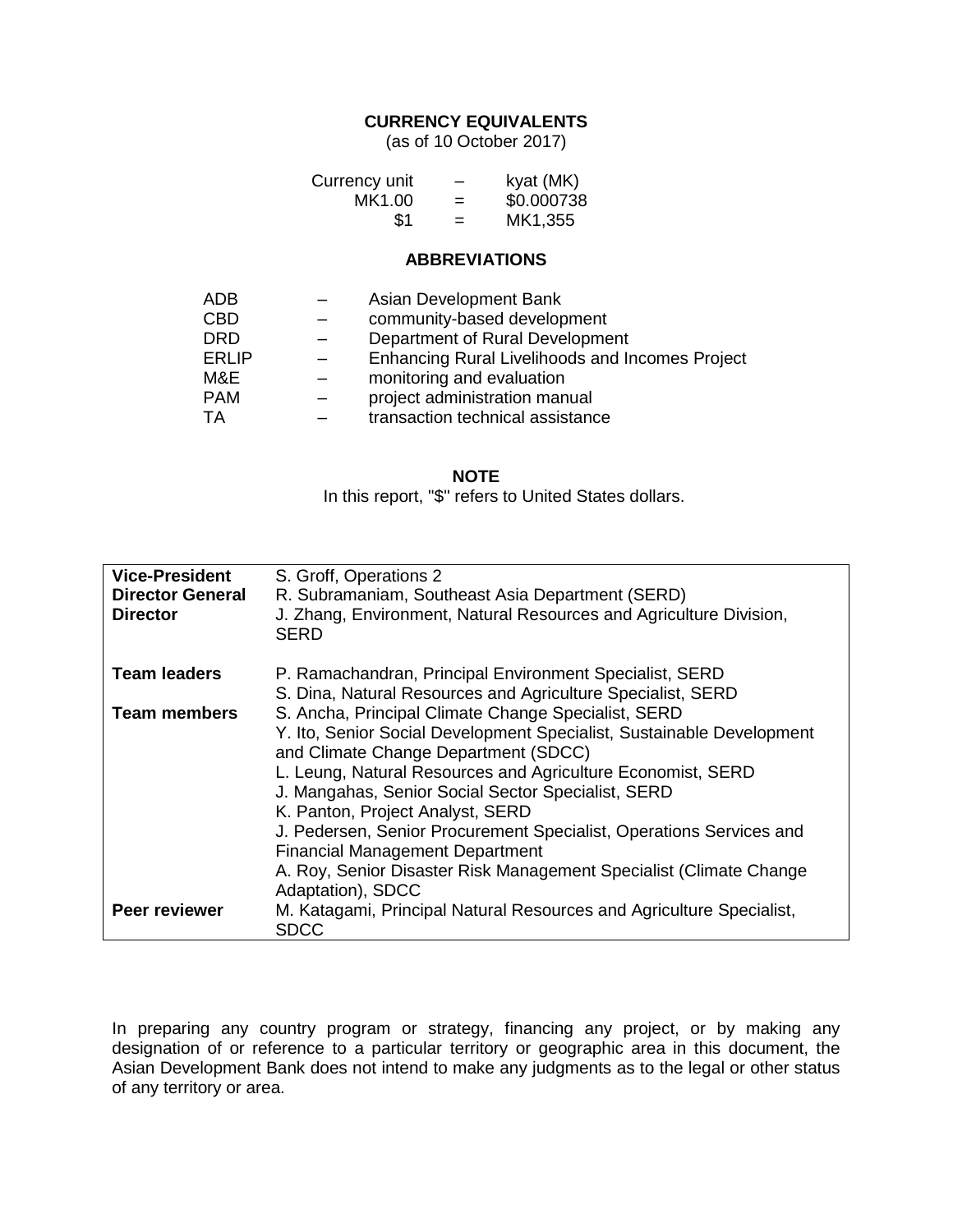# **CONTENTS**

# TRANSACTION TECHNICAL ASSISTANCE AT A GLANCE

| I. | THE ENSUING PROJECT                                                                                                                                                                |             |
|----|------------------------------------------------------------------------------------------------------------------------------------------------------------------------------------|-------------|
| Ш. | THE TECHNICAL ASSISTANCE<br>Justification<br>А.<br>В.<br><b>Outputs and Activities</b><br>C.<br>Cost and Financing<br><b>Implementation Arrangements</b><br>D.<br>Е.<br>Governance | 2<br>4<br>5 |
|    | <b>APPENDIXES</b>                                                                                                                                                                  |             |
| 1. | Cost Estimates and Financing Plan                                                                                                                                                  | 6           |
| 2. | <b>List of Linked Documents</b>                                                                                                                                                    |             |

### **Page**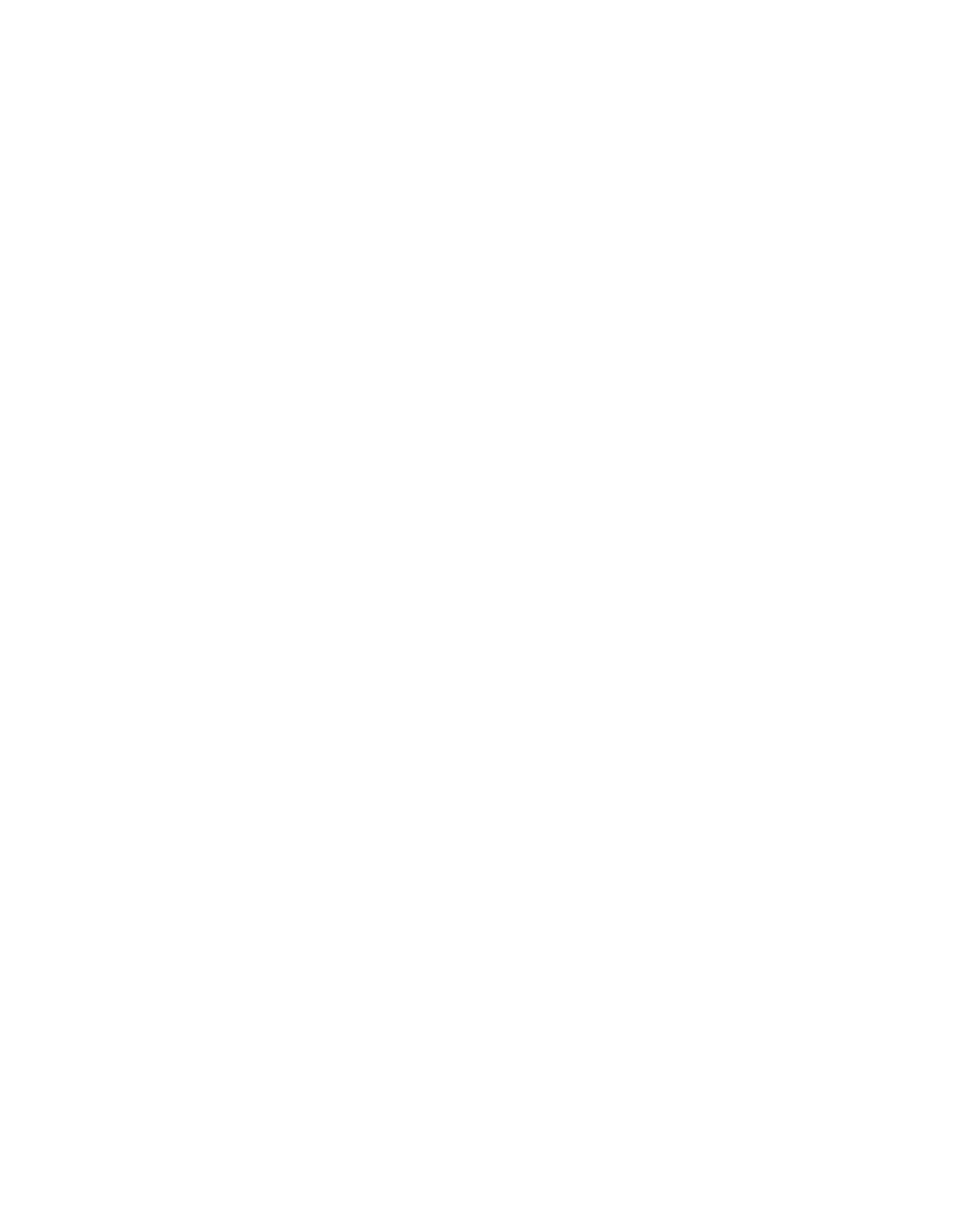Project Classification Information Status: Complete

|                                                                                                                                              | IRANSACTION TECHNICAL ASSISTANCE AT A GLANCE                                          |                                       |                                        |                                        |              |
|----------------------------------------------------------------------------------------------------------------------------------------------|---------------------------------------------------------------------------------------|---------------------------------------|----------------------------------------|----------------------------------------|--------------|
| 1. Basic Data                                                                                                                                |                                                                                       |                                       |                                        | Project Number: 51242-001              |              |
| <b>Project Name</b>                                                                                                                          | <b>Resilient Communities Development</b><br>Project                                   | <b>Department</b><br><b>/Division</b> | <b>SERD/SEER</b>                       |                                        |              |
| <b>Nature of Activity</b>                                                                                                                    | <b>Project Preparation</b>                                                            | Executing<br>Agency                   | Irrigation                             | Ministry of Agriculture, Livestock and |              |
| Modality                                                                                                                                     | Regular                                                                               |                                       |                                        |                                        |              |
| Country                                                                                                                                      | Republic of the Union of Myanmar                                                      |                                       |                                        |                                        |              |
| 2. Sector                                                                                                                                    | Subsector(s)                                                                          |                                       |                                        | ADB Financing (\$ million)             |              |
| ✔ Agriculture, natural<br>resources and rural<br>development                                                                                 | Irrigation                                                                            |                                       |                                        |                                        | 0.30         |
|                                                                                                                                              | Rural flood protection                                                                |                                       |                                        |                                        | 0.30         |
|                                                                                                                                              | Rural market infrastructure                                                           |                                       |                                        |                                        | 0.30         |
|                                                                                                                                              | Rural water supply services                                                           |                                       | Total                                  |                                        | 0.30<br>1.20 |
|                                                                                                                                              |                                                                                       |                                       |                                        |                                        |              |
| 3. Strategic Agenda                                                                                                                          | <b>Subcomponents</b>                                                                  |                                       | <b>Climate Change Information</b>      |                                        |              |
| Inclusive economic<br>growth (IEG)                                                                                                           | Pillar 2: Access to economic<br>opportunities, including jobs, made<br>more inclusive | Project                               | Climate Change impact on the           |                                        | Medium       |
| <b>Environmentally</b><br>sustainable growth<br>(ESG)                                                                                        | Disaster risk management                                                              |                                       |                                        |                                        |              |
| 4. Drivers of Change                                                                                                                         | <b>Components</b>                                                                     |                                       | <b>Gender Equity and Mainstreaming</b> |                                        |              |
| Governance and<br>capacity development<br>(GCD)<br>Private sector                                                                            | Civil society participation<br>Public sector goods and services                       |                                       | Effective gender mainstreaming (EGM)   |                                        | ◢            |
| development (PSD)                                                                                                                            | essential for private sector<br>development                                           |                                       |                                        |                                        |              |
| 5. Poverty and SDG Targeting                                                                                                                 |                                                                                       | <b>Location Impact</b>                |                                        |                                        |              |
| Geographic Targeting                                                                                                                         | Yes                                                                                   | Rural                                 |                                        |                                        | High         |
| <b>Household Targeting</b>                                                                                                                   | <b>No</b>                                                                             |                                       |                                        |                                        |              |
| <b>SDG Targeting</b><br><b>SDG Goals</b>                                                                                                     | Yes<br>SDG1, SDG2, SDG13                                                              |                                       |                                        |                                        |              |
| 6. Risk Categorization                                                                                                                       | Low                                                                                   |                                       |                                        |                                        |              |
|                                                                                                                                              | 7. Safeguard Categorization Safeguard Policy Statement does not apply                 |                                       |                                        |                                        |              |
| 8. Financing                                                                                                                                 |                                                                                       |                                       |                                        |                                        |              |
| <b>Modality and Sources</b>                                                                                                                  |                                                                                       |                                       | <b>Amount (\$ million)</b>             |                                        |              |
| <b>ADB</b>                                                                                                                                   |                                                                                       |                                       |                                        | 1.20                                   |              |
| 0.20<br>Transaction technical assistance: Climate Change Fund<br>1.00<br>Transaction technical assistance: Technical Assistance Special Fund |                                                                                       |                                       |                                        |                                        |              |
| Cofinancing                                                                                                                                  |                                                                                       |                                       |                                        | 0.00                                   |              |
| None                                                                                                                                         |                                                                                       |                                       |                                        | 0.00                                   |              |
| Counterpart                                                                                                                                  |                                                                                       |                                       |                                        | 0.00                                   |              |
| None                                                                                                                                         |                                                                                       |                                       |                                        | 0.00                                   |              |
| <b>Total</b>                                                                                                                                 |                                                                                       |                                       |                                        | 1.20                                   |              |
|                                                                                                                                              |                                                                                       |                                       |                                        |                                        |              |
|                                                                                                                                              |                                                                                       |                                       |                                        |                                        |              |

TRANSACTION TECHNICAL ASSISTANCE AT A CLANCE.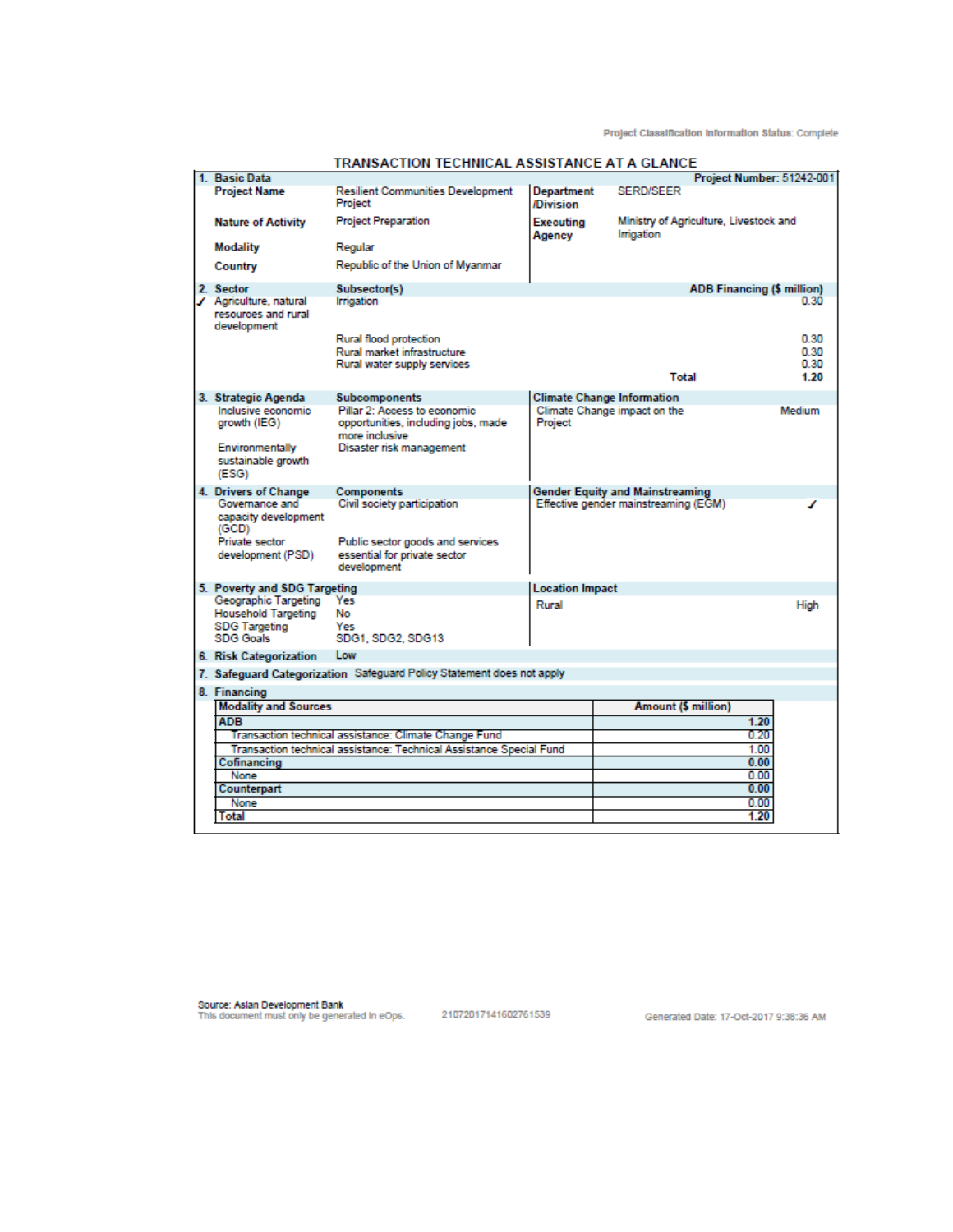#### **I. THE ENSUING PROJECT**

1. The ensuing project will support government's policy of strengthening community resilience through rural livelihoods and village infrastructure. This will be done by incorporating climate and disaster risk reduction considerations in planning, design and implementation of community projects. The government has requested for \$178.2 million loan and \$16.8 million grant from the Asian Development Bank (ADB) to finance a community based development approach to deliver community infrastructure and livelihood projects to 25 poor townships covering approximately 600,000 households. The project will be aligned with the following impacts under the Rural Development Strategic Framework: (i) incomes of rural households improved; and (ii) resilience of communities to climate and disaster risks strengthened.<sup>1</sup> The ensuing project and transaction technical assistance (TA) is included in the Myanmar Country Operations Business Plan 2018–2020. It is also consistent with the Myanmar National Framework for Community Disaster Resilience: strengthened climate and disaster resilience of community levels through rural livelihoods and village infrastructure.

2. The project will result in improved incomes of rural households.<sup>2</sup> It will have three outputs: (i) climate resilient community infrastructure developed; (ii) resilient livelihood activities for women and poor in project areas implemented; and (iii) institutional and organizational capacity of communities and local governments strengthened. These outputs will result in the following outcome: living conditions and resilience of selected communities improved.

#### **II. THE TECHNICAL ASSISTANCE**

#### **A. Justification**

3. The transaction technical assistance (TA) will help the government prepare the project. Particularly with: (i) assisting loan processing and implementation startup for the ensuing loan to the Republic of the Union of Myanmar; (ii) designing and incorporating resilience strengthening elements in the project; (iii) developing the monitoring and evaluation framework, targeting protocols, grant allocation formula, and baseline studies for the project; and (iv) formulating the capacity building plan and conducting the training of trainers.<sup>3</sup>

#### **B. Outputs and Activities**

4. The TA has three outputs: (i) Output 1 – loan processing and implementation startup expedited; (ii) Output 2 – capacity building plan designed and implemented; and (iii) Output 3 – monitoring and evaluation (M&E) framework and impact study designed. The major outputs and activities are summarized in Table 1.

<sup>1</sup> Government of Myanmar. 2014. *Rural Development Strategic Framework*. Nay Pyi Taw.

<sup>2</sup> Government of Myanmar. 2017. *Agricultural Development Strategy*. Nay Pyi Taw.

<sup>&</sup>lt;sup>3</sup> The TA first appeared in the business opportunities section of ADB's website on 28 July 2017.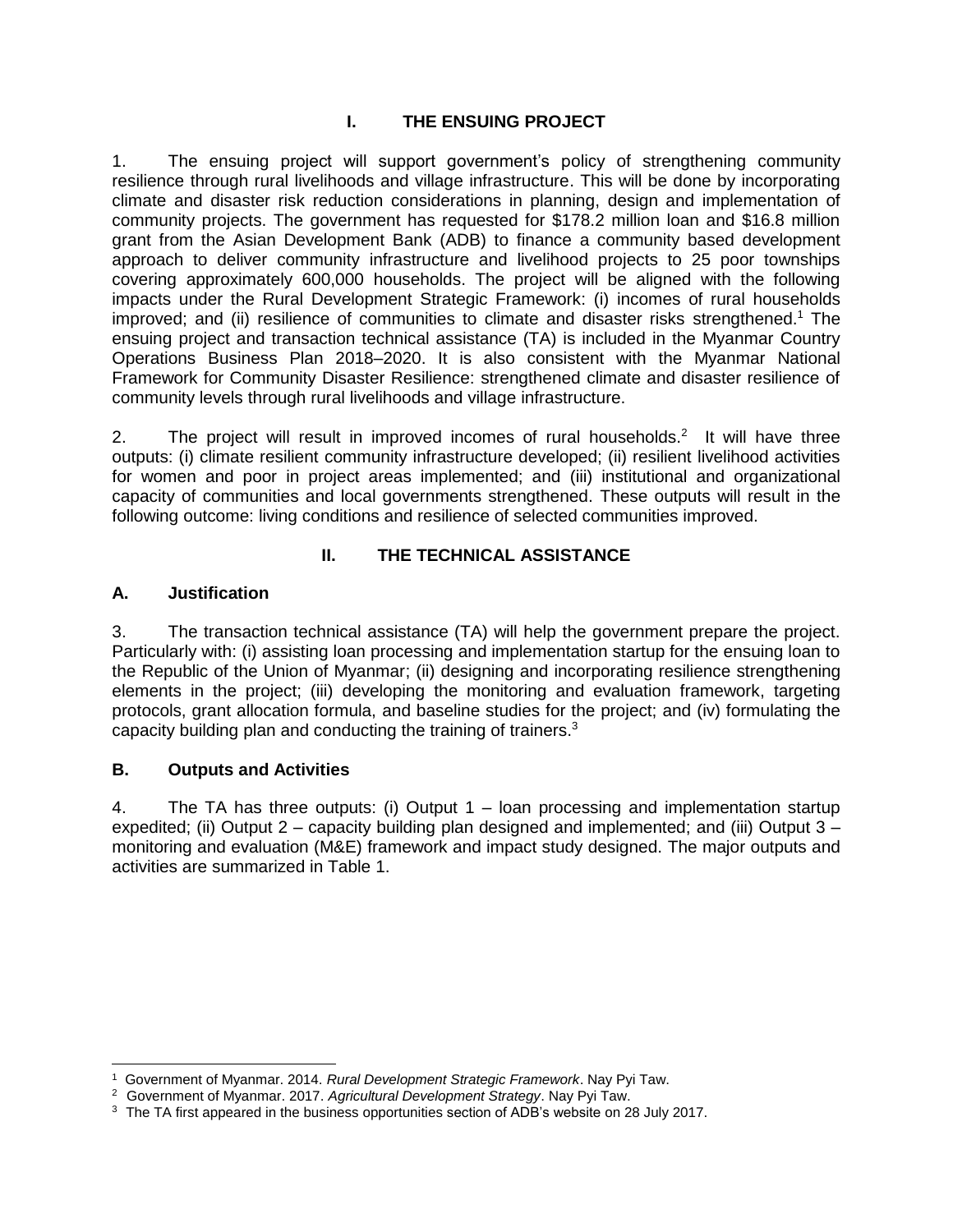| <b>Major Outputs</b>            | <b>Delivery Dates</b> | <b>Key Activities with Milestones</b>                                                     |  |  |
|---------------------------------|-----------------------|-------------------------------------------------------------------------------------------|--|--|
| 1. Loan<br>processing<br>and    | October 2017 to       | 1.1 Project financing package prepared                                                    |  |  |
| implementation start up         | October 2018          | 1.2 Gender assessment and gender action plan                                              |  |  |
| expedited                       |                       | prepared and finalized                                                                    |  |  |
|                                 |                       | 1.3 Resettlement<br>Indigenous<br>and<br>People's                                         |  |  |
|                                 |                       | Development framework and plans prepared<br>and finalized                                 |  |  |
|                                 |                       | 1.4 Finance and<br>procurement manuals at                                                 |  |  |
|                                 |                       | community and project levels prepared and                                                 |  |  |
|                                 |                       | finalized                                                                                 |  |  |
|                                 |                       | 1.5 Community finance sub-manual developed                                                |  |  |
|                                 |                       | and finalized                                                                             |  |  |
|                                 |                       | 1.6 Project risk assessment and management                                                |  |  |
|                                 |                       | plan prepared                                                                             |  |  |
|                                 |                       | 1.7 Project administration manual prepared and<br>finalized                               |  |  |
|                                 |                       | 1.8 Project roll-out plan developed and finalized                                         |  |  |
|                                 |                       | 1.6 Livelihood component designed                                                         |  |  |
|                                 |                       | 1.7 Community<br>infrastructure<br>sub-manual                                             |  |  |
|                                 |                       | developed and finalized<br>1.8 Community livelihood sub-manual developed                  |  |  |
|                                 |                       | and finalized                                                                             |  |  |
|                                 |                       | 1.9 Livelihood institutional mapping conducted                                            |  |  |
|                                 |                       | 1.10 Market assessment tool developed and                                                 |  |  |
|                                 |                       | sample market assessments in 1 township                                                   |  |  |
|                                 |                       | conducted                                                                                 |  |  |
|                                 |                       | 1.11 Climate change and disaster resilience                                               |  |  |
|                                 |                       | considerations incorporated in infrastructure<br>and livelihood subproject manuals        |  |  |
|                                 |                       | 1.12 Climate change and disaster risk information                                         |  |  |
|                                 |                       | for target townships generated                                                            |  |  |
|                                 |                       | 1.13 Climate change and disaster risk assessment                                          |  |  |
|                                 |                       | tool incorporated in subproject design                                                    |  |  |
|                                 |                       | manuals                                                                                   |  |  |
|                                 |                       | 1.14 Oversight over other outputs provided<br>1.15 On-demand                              |  |  |
|                                 |                       | advisory support to<br>the<br>government provided                                         |  |  |
| building<br>2. Capacity<br>plan | October 2017 to       | 2.1 Capacity needs assessment conducted                                                   |  |  |
| developed                       | and $\vert$ July 2018 | 2.2 Training service providers and institutional                                          |  |  |
| implemented                     |                       | mapping undertaken                                                                        |  |  |
|                                 |                       | 2.3 Training design and plan developed                                                    |  |  |
|                                 |                       | 2.4 Trainers; training conducted                                                          |  |  |
|                                 |                       | 2.5 Hiring and recruitment plan developed<br>2.6 Terms of reference for key project staff |  |  |
|                                 |                       | developed                                                                                 |  |  |
| 3. Monitoring and evaluation    | March 2018 to         | 3.1 M&E framework<br>and<br>project<br>reporting                                          |  |  |
| framework<br>(M&E)<br>and       | October 2018          | templates developed                                                                       |  |  |
| impact study designed           |                       | 3.2 Baseline study conducted                                                              |  |  |
|                                 |                       | 3.3 Impact study designed                                                                 |  |  |
|                                 |                       | 3.4 Training of project M&E staff conducted                                               |  |  |
|                                 |                       | 3.5 Project management information<br>system                                              |  |  |
|                                 |                       | developed and installed                                                                   |  |  |

**Table 1: Summary of Major Outputs and Activities**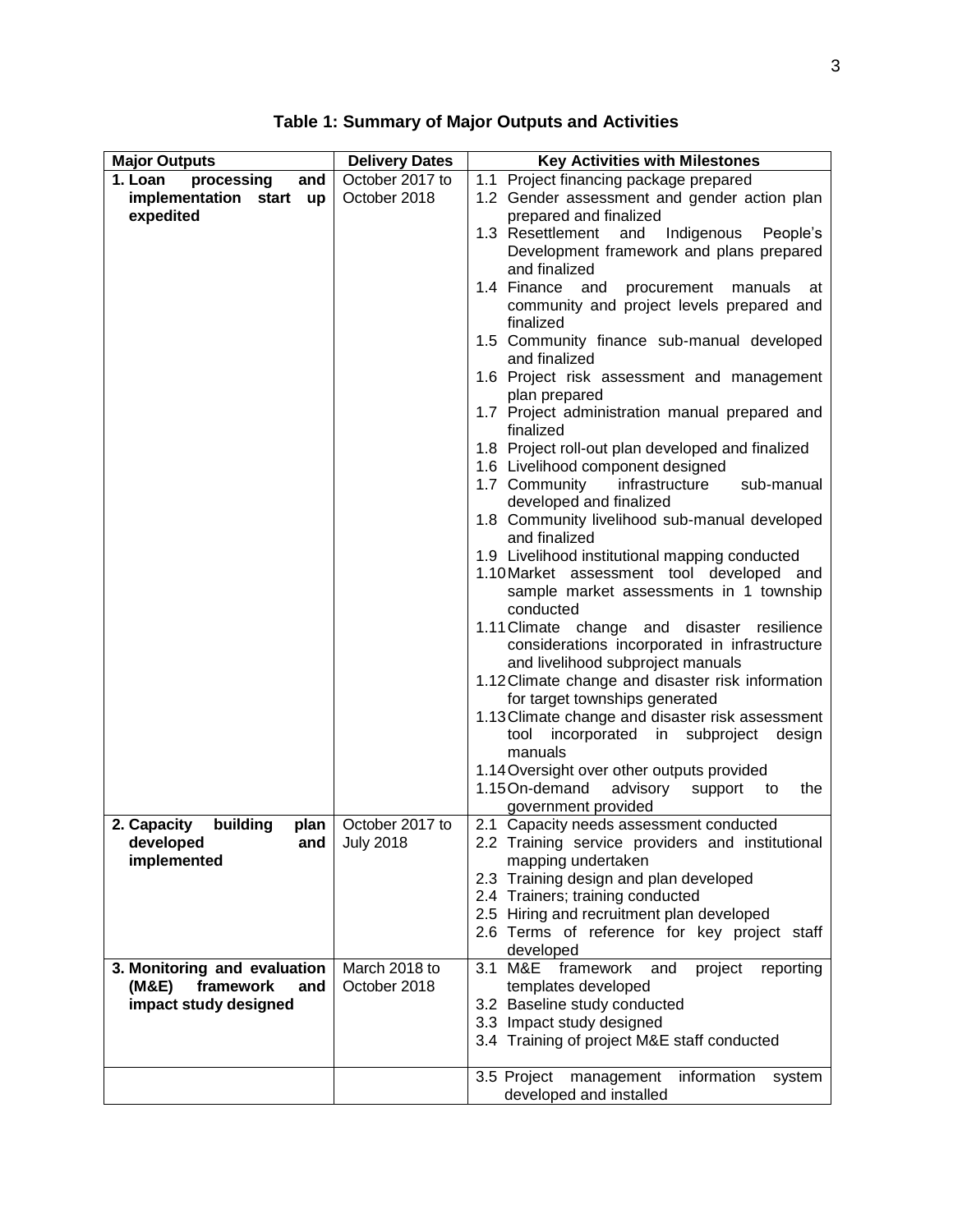| <b>Major Outputs</b> | <b>Delivery Dates</b> | <b>Key Activities with Milestones</b>           |  |  |
|----------------------|-----------------------|-------------------------------------------------|--|--|
|                      |                       | Targeting protocols developed (including<br>3.6 |  |  |
|                      |                       | subproject criteria and selection criteria for  |  |  |
|                      |                       | block grants) and project sites selected        |  |  |
|                      |                       | Project economic analysis<br>3.7                |  |  |
|                      |                       | Sector assessment prepared and finalized<br>3.8 |  |  |
|                      |                       | Grant allocation formula developed and<br>3.9   |  |  |
|                      |                       | confirmed                                       |  |  |
|                      |                       | 3.10 Conflict mapping, sensitivity assessments  |  |  |
|                      |                       | conflict sensitivity<br>components<br>and       |  |  |
|                      |                       | incorporated in project manuals                 |  |  |

M&E = monitoring and evaluation. Source: Asian Development Bank.

#### **C. Cost and Financing**

5. The TA is estimated to cost \$1.32 million equivalent, of which \$1.0 million equivalent will be financed on a grant basis by ADB's Technical Assistance Special Fund (TASF-VI) and \$0.2 million equivalent will be financed on a grant basis from ADB's Climate Change Fund. The key expenditure items are listed in Appendix 1.

6. The government will provide counterpart support in the form of counterpart staff, office accommodation, office supplies, data and information access, facilitation of liaisons with stakeholders and other in-kind contributions. The government was informed that approval of the TA does not commit ADB to finance any ensuing project.

#### **D. Implementation Arrangements**

7. ADB will administer the TA. The Department of Rural Development (DRD) will be the executing agency for the TA. ADB's Southeast Asia Department, Environment, Natural Resources, and Agriculture Division and Myanmar Resident Mission, will act as the focal points and coordinators of consulting inputs and activities. The proposed TA will be implemented over 21 months, from October 2017 to June 2019. The disbursements will be made in accordance with ADB's Technical Assistance Disbursement Handbook (May 2010, as amended from time to time). The implementation schedule is in Table 2.

| rable 2. implementation Arrangements |                                                                                                                                        |                                                                         |           |  |  |
|--------------------------------------|----------------------------------------------------------------------------------------------------------------------------------------|-------------------------------------------------------------------------|-----------|--|--|
| <b>Aspects</b>                       | <b>Arrangements</b>                                                                                                                    |                                                                         |           |  |  |
| Indicative implementation period     |                                                                                                                                        | November 2017-August 2019                                               |           |  |  |
| Executing agency                     | Irrigation                                                                                                                             | Department of Rural Development, Ministry of Agriculture, Livestock and |           |  |  |
| Consultants                          |                                                                                                                                        | To be selected and engaged by ADB                                       |           |  |  |
|                                      | Individual Consultant<br>Selection                                                                                                     | 18 person-months                                                        | \$310,000 |  |  |
|                                      | <b>QCBS</b>                                                                                                                            | 74 person-months                                                        | \$845,000 |  |  |
| Procurement                          |                                                                                                                                        | Equipment to be procured by consultants                                 |           |  |  |
|                                      | Shopping                                                                                                                               | 1 contract                                                              | \$7.000   |  |  |
| <b>Disbursement</b>                  | The TA resources will be disbursed following ADB's Technical Assistance<br>Disbursement Handbook (2010, as amended from time to time). |                                                                         |           |  |  |
| Asset turnover or disposal           | Consultants will hand over the computers, printers, fax machine,                                                                       |                                                                         |           |  |  |

#### **Table 2: Implementation Arrangements**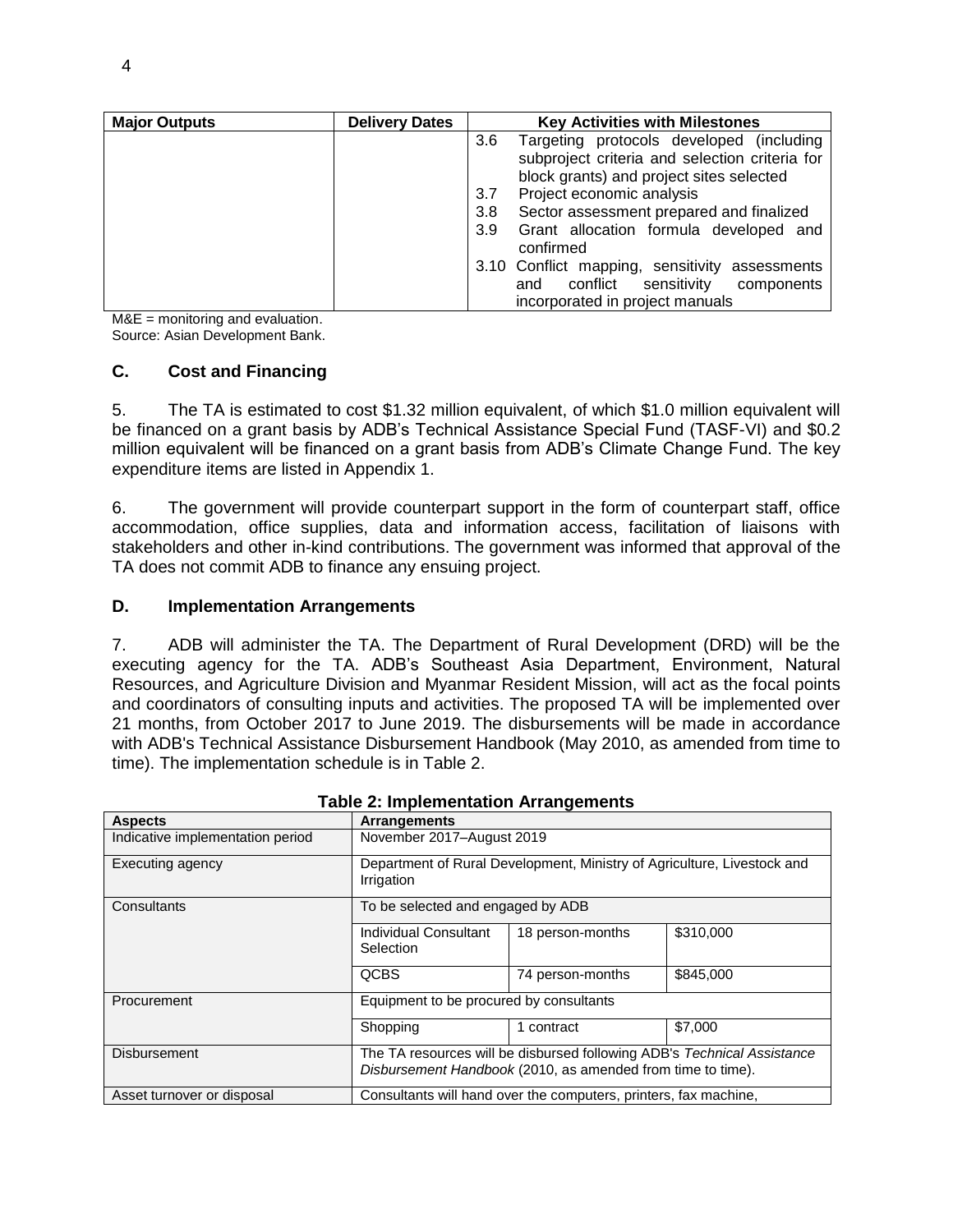| <b>Aspects</b>                 | <b>Arrangements</b>                                                                                                                                                                   |
|--------------------------------|---------------------------------------------------------------------------------------------------------------------------------------------------------------------------------------|
| arrangement upon TA completion | photocopier, other office equipment procured to the executing agency of<br>the ensuing project, Department of Rural Development, Ministry of<br>Agriculture, Livestock and Irrigation |

Source: Asian Development Bank.

8. **Consulting services.** The TA will require a total of 92 person-months of consulting services (45 person-months of international and 47 person-months of national experts). ADB will engage a consulting firm and individual consultants in accordance with ADB Procurement Policy (2017, as amended from time to time) and associated Project Administration Instructions. ADB will engage a consulting firm using quality- and cost-based selection method at a ratio of 90:10 based on a full technical proposal. International experts including community development specialist and project implementation specialist will be engaged as individual consultants to ensure startup support for both the TA and the ensuing project. The consulting firm will procure goods comprising of office equipment. The indicative expertise and corresponding personmonths are in Table 3.

|                                                                 | <b>Person-Months</b> |                 |
|-----------------------------------------------------------------|----------------------|-----------------|
| Positions <sup>4</sup>                                          | International        | <b>National</b> |
| Output 1: Loan processing and implementation start up expedited |                      |                 |
| <b>Community Development Specialist</b>                         | 5                    |                 |
| <b>Project Implementation Specialist</b>                        | 5                    |                 |
| <b>Climate Resilient Community Infrastructure Specialist</b>    | 4                    | 10              |
| <b>Agriculture Economist</b>                                    | $\overline{2}$       |                 |
| Climate Resilient Rural Livelihood Specialist/Team Leader       | 5                    | 8               |
| <b>Financial Management Specialist</b>                          | 4                    | 4               |
| <b>Procurement Specialist</b>                                   | 4                    | 4               |
| Social Safeguard/Resettlement Specialist                        | 2                    |                 |
| Gender and Social Development Specialist                        | 2                    | 3               |
| <b>Climate Change Specialist</b>                                | 4                    |                 |
| Subtotal 1                                                      | 37                   | 29              |
| Output 2: Training plan developed and implemented               |                      |                 |
| <b>Capacity Building Specialist</b>                             | 4                    | 8               |
| Subtotal 2                                                      | 4                    | 8               |
| Output 3: Monitoring and evaluation framework and impact study  |                      |                 |
| designed                                                        |                      |                 |
| Monitoring and Evaluation Specialist                            | 2                    | 8               |
| Subtotal 3                                                      | $\mathbf{2}$         | 8               |
| <b>Unallocated</b>                                              | $\mathbf{2}$         | $\mathbf{2}$    |
| <b>TOTAL</b>                                                    | 45                   | 47              |

#### **Table 3: Summary of Indicative Consulting Services Requirement**

#### **E. Governance**

9. The TA will support assessment of financial management capacity, procurement capacity, and risk assessment and management plan of the executing agency. Based on the assessments, corresponding mitigating measures to address the gaps and risks will be agreed and included in the separate documents that will form part of the loan documents.

 <sup>4</sup> The Climate Change Fund (CCF) will cover: 4 person-months of the Climate Change Specialist, 2 person-months of the Climate Resilient Community Infrastructure Specialist and 1.5 person-months of the Climate Resilient Rural Livelihood Specialist.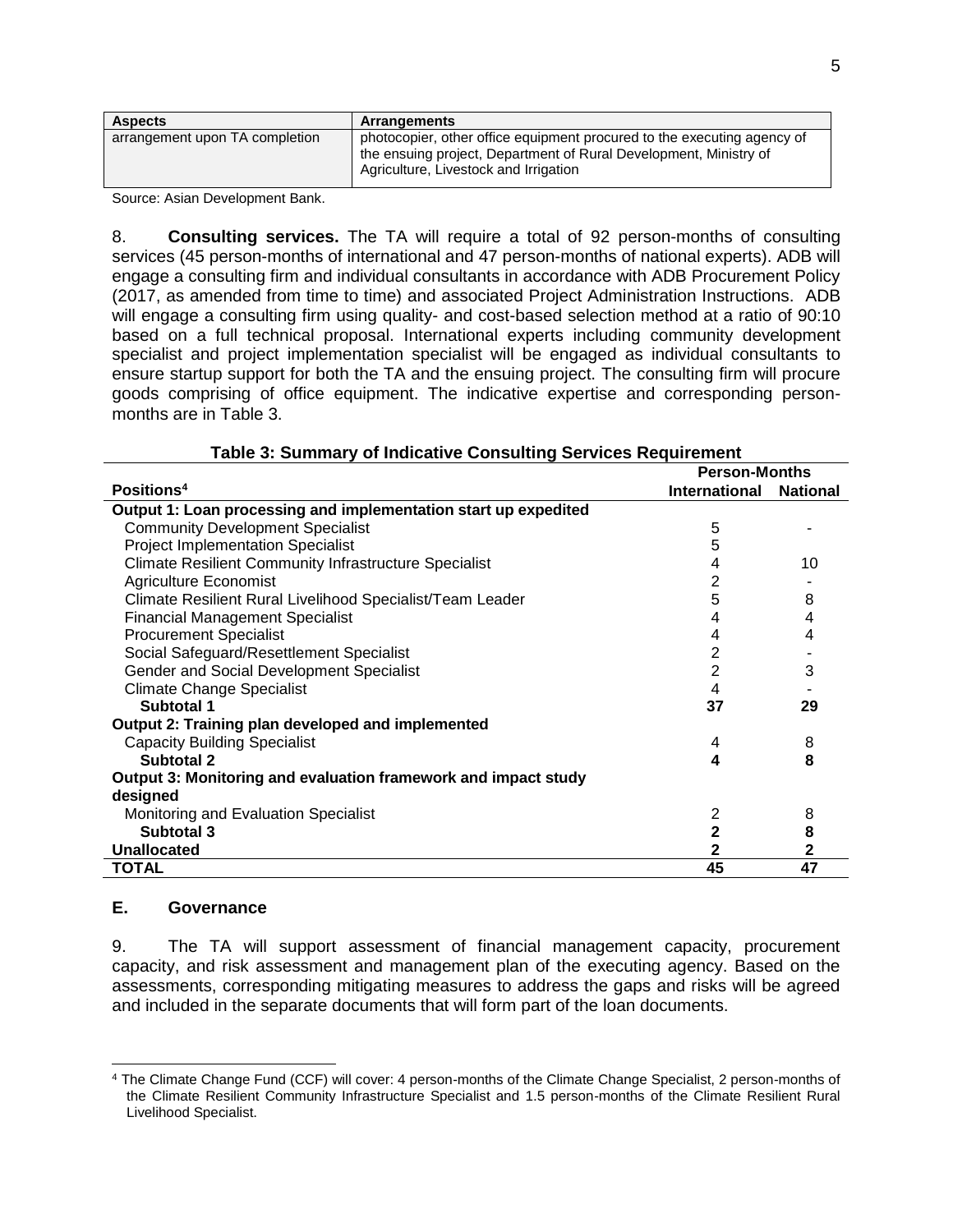# **APPENDIX 1: COST ESTIMATES AND FINANCING PLAN**

(\$'000)

| <b>Item</b>                                                   | Asian<br><b>Development</b><br><b>Bank</b> <sup>a</sup> | <b>Climate</b><br>Change<br><b>Fund</b> <sup>b</sup> | Total |
|---------------------------------------------------------------|---------------------------------------------------------|------------------------------------------------------|-------|
| Consultants<br>1.                                             |                                                         |                                                      |       |
| Remuneration and per diem<br>a.                               |                                                         |                                                      |       |
| International consultants                                     | 657                                                     | 124                                                  | 781   |
| ii.<br>National consultants                                   | 138                                                     |                                                      | 138   |
| Out-of-pocket expenditures<br>b.                              |                                                         |                                                      |       |
| International and local travel<br>ı.                          | 53                                                      | 49                                                   | 102   |
| ii.<br>Reports and communications                             | 4                                                       |                                                      | 5     |
| Equipment <sup>c</sup><br>iii.                                | 2                                                       | 5                                                    | 7     |
| Workshops, trainings, public consultations <sup>d</sup><br>2. | 48                                                      |                                                      | 48    |
| 3.<br>Surveys                                                 | 50                                                      |                                                      | 50    |
| Miscellaneous administration and support<br>4.                | 12                                                      |                                                      | 12    |
| Contingencies<br>5.                                           | 36                                                      | 21                                                   | 57    |
| Total                                                         | 1,000                                                   | 200                                                  | 1,200 |

Note: The technical assistance (TA) is estimated to cost \$1.32 million, of which contributions from the Asian Development Bank are presented in the table above. The government will provide counterpart support in the form of: counterpart staff, office accommodation, office supplies, data and information access, facilitation of liaisons with stakeholders, and other in-kind contributions. The value of government contribution is estimated to account for 10% of the total TA cost.

a Financed by the Asian Development Bank's Technical Assistance Special Fund (TASF-6).

**b** Established by the Asian Development Bank.

<sup>c</sup> Computers, printers, fax machine, photocopier, other office equipment.

<sup>d</sup> Workshops and conferences include tripartite progress review meetings and policy/institutional capacity building workshops. Includes participants' travel and related logistical costs, fees and related costs for external resource persons. Fees for resource persons and facilitators, who are government officials will be covered by the government. This category includes local transport and vehicle hire for field activities such as surveys, consultations, meetings. (For additional guidance, please refer to BPMSD and SPD memo on the Use of Bank Resources: Regional Technical Assistance and Technical Assistance vs. Internal Administrative Expense Budget).

Source: Asian Development Bank estimates.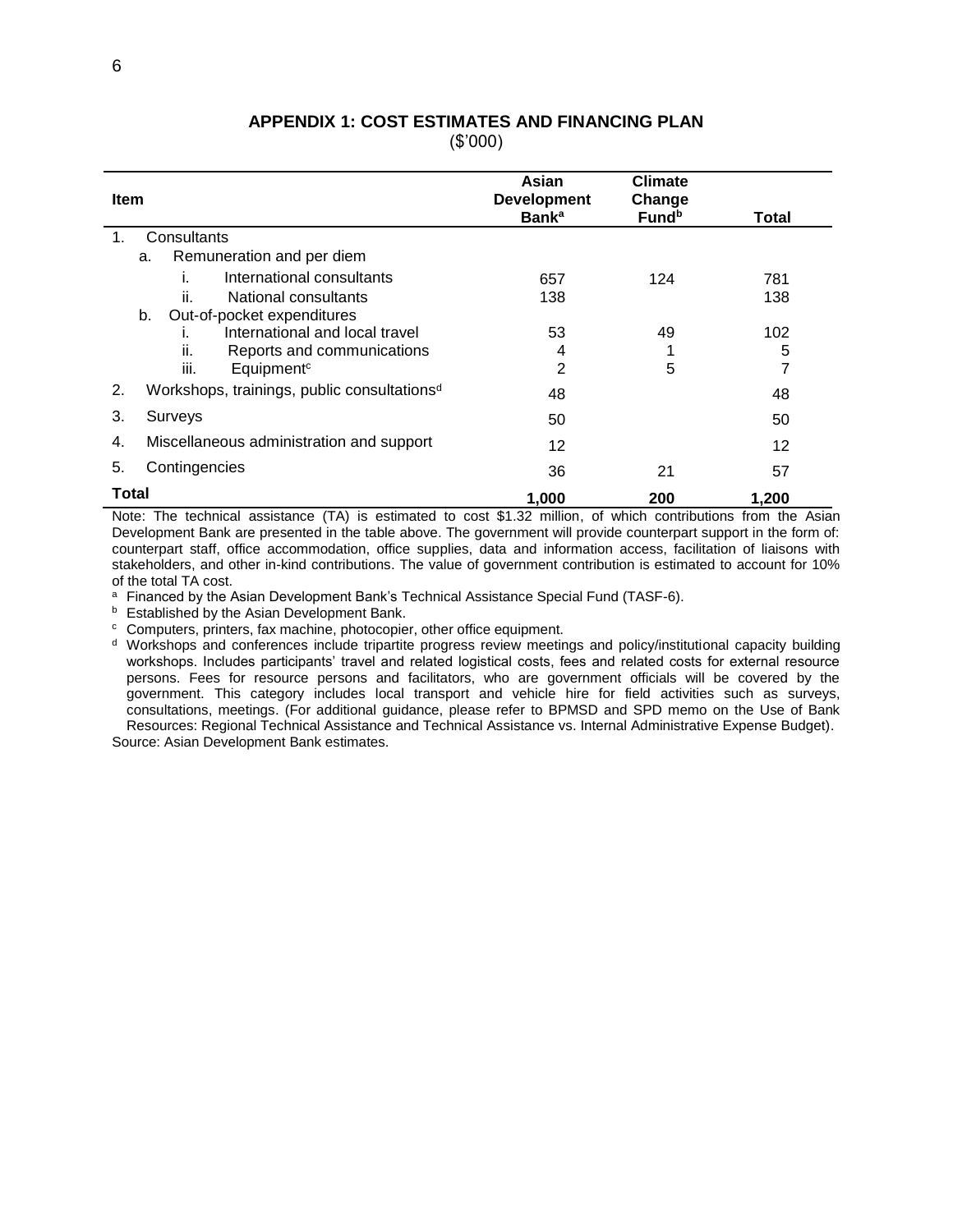## **APPENDIX 2: LIST OF LINKED DOCUMENTS**

1. Terms of Reference for Consultants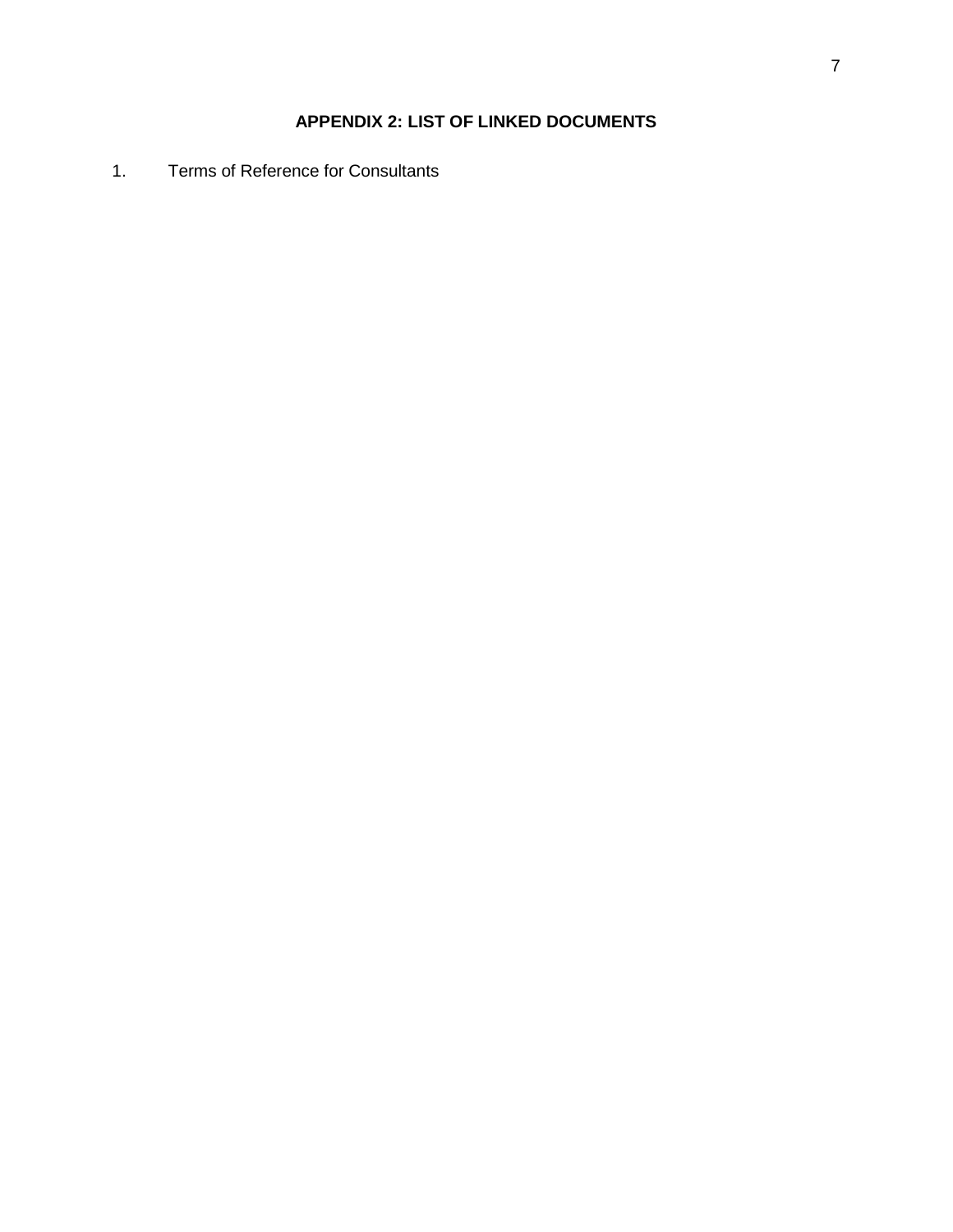#### **TERMS OF REFERENCE FOR CONSULTANTS**

#### **A. Introduction**

1. The terms of reference for consultants describe the main tasks under this technical assistance (TA). The TA has three outputs (i) Output 1 – loan processing and implementation startup expedited; (ii) Output 2 – capacity building plan designed and implemented; and (iii) Output 3 - monitoring and evaluation (M&E) framework and impact study designed. The TA will require 45 person-months of international and 47 person-months of national consulting services. The selection and engagement of consultants will follow the Guidelines on the Use of Consultants (2013, as amended from time to time) of the Asian Development Bank (ADB). ADB will engage a consulting firm using quality- and cost-based selection method at a ratio of 90:10 based on a full technical proposal. International experts including community development specialist and project implementation specialist will be engaged as individual consultants.

#### **B. Output 1: Loan processing and implementation start up expedited**

2. **Climate Resilient Rural Livelihood Specialist/Team Leader (international: 5 person-months, intermittent; national: 8 person-months)**. The international specialist should have a postgraduate degree in rural livelihoods-related studies; preferably with at least 8 years of international experience in designing and implementing adaptation measures in the context of livelihoods. Familiarity with rural livelihoods and climate change-related issues of Myanmar will be an advantage. The national specialist shall have a degree in management, finance, agribusiness or similar fields with at least 7 years of experience working on livelihood generation projects.

3. The team leader will provide support to the executing agency in leading TA activity implementation to arrive at a detailed design for a full investment project, in line with the government's policy and strategies and ADB requirements, including scope, targeting, cost estimates, financing plan, implementation arrangements, monitoring, evaluation and reporting, economic, financial, social and environmental analysis, sector and thematic assessments, due diligence and risk and mitigation measures. This includes, but is not limited to, performance targets and indicators; external assistance to the sector and lessons learned; design and monitoring framework; project outputs and description; detailed project cost estimates; implementation arrangements and schedule; indicative procurement packaging and draft procurement plans; staffing; terms of reference for consulting services; project impacts benefits and risks; and project performance monitoring system; preparation of a project administration manual (PAM) and sub-manuals on infrastructure, livelihood and community finance; inputs to the Report and Recommendation to the President for the ensuing project; review outputs of the consulting team and ensure timely achievement of all milestone activities; prepare regular monthly reports discussing the progress of project preparation to be submitted to ADB and the government; develop a project roll out plan for the project; and complete any other tasks as may be reasonably requested by ADB or the government. The specialist will be responsible for (i) assessing potential climate change impact on livelihoods of rural population living in the proposed geographical area where the project will be implemented; (ii) developing recommendations on resilient livelihood measures (household and community level) that can be supported directly under the proposed project; (iii) providing recommendations on the enabling environment required to implement the proposed resilient livelihood measures taking also into consideration the high proportion of poor landless, including availability of weather and climate information; access to affordable finance; linkages with input suppliers and market; (iv) undertaking training for villagers and government staff on resilient livelihoods measures; and (v)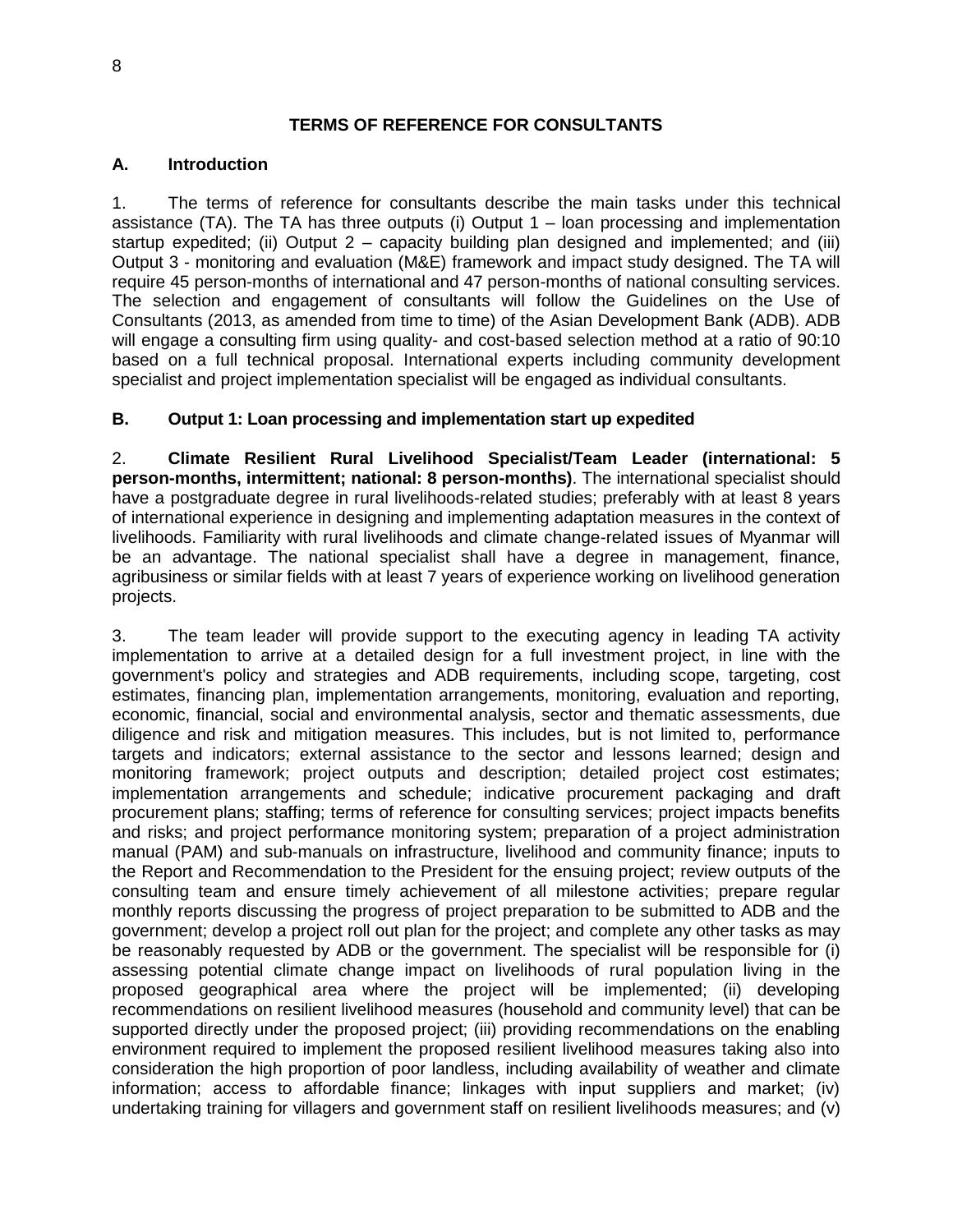contributing to the methodology for community-level risk assessment (from livelihood perspective).

4. The international and national specialists shall: (i) review past and ongoing community livelihood and related projects in Myanmar, including the livelihood subcomponent of Enhancing Rural Livelihood and Income Project (ERLIP) and identify lessons that can contribute to the scaling up, including types of support (grants versus loans), organizational and implementation arrangements, technical assistance required, additional analytical work on markets, skills and jobs, tools that can contribute to sustainable livelihoods of target areas and such other areas that can enhance the proposed scale up; (ii) undertake a mapping of resource and service providers and develop a directory of potential partners and resource institutions that can support the livelihood component of the project; (iii) develop the detailed design of the livelihood subcomponent, including value-chain linkages and prepare manuals and templates for use by the project; (iv) develop tools and templates in the conduct of market and value chain assessments, community proposals, and simplified proposal evaluation formats and tools to be used by the project; (v) provide inputs in the preparation of training design and manuals, in coordination with the training specialist; (vi) assist in the preparation of an investment project, including performance targets and indicators design and monitoring framework; project outputs description; detailed project cost estimates; implementation arrangements and schedule; staffing; terms of reference for consulting services; (vii) provide inputs in the preparation of a PAM; (viii) lead the preparation of a community livelihood sub-manual; (ix) provide inputs to periodic reports; and (x) complete any other tasks as may be reasonably requested by ADB or the government.

5. **Community Development Specialist (international, 5 person-months, intermittent)**. The specialist shall have a postgraduate degree in economics, engineering, rural development, public administration, or equivalent, preferably with 15 years of international experience in community development and social development. The specialist should have experience leading and implementing similar projects in developing countries, preferably in Asia. Experience in community-based development, rural development or community-based disaster risk management projects/community-based adaptation in Myanmar is an advantage.

6. The specialist shall: (i) review the design, implementation progress and lessons learned from the ongoing ERLIP and other similar projects in Myanmar such as the National Community Driven Development Project; (ii) identify specific actions, activities and investments for scalingup, including in the current design, management strategy, especially in livelihood; (iii) provide inputs to key stakeholder workshops to support project preparation; (iv) assist ADB in preparing a project document for an investment project in close consultation with other consultants and government, including inputs in the preparation of a PAM and sub-manuals on infrastructure, livelihood and community finance; and (v) complete any other tasks as may be reasonably requested by ADB or the government.

7. **Climate Change Specialist (international: 4 person-months, intermittent).** The specialist should have a postgraduate degree in climate science or a closely related discipline preferably with at least 10 years of international experience in climate modeling and/or applied climatological research, climate change impacts and vulnerability assessment, climate risk management, and disaster risk management. The specialist should have experience implementing similar projects in developing countries, preferably in Asia. Familiarity with climate change-related issues of Myanmar will be required.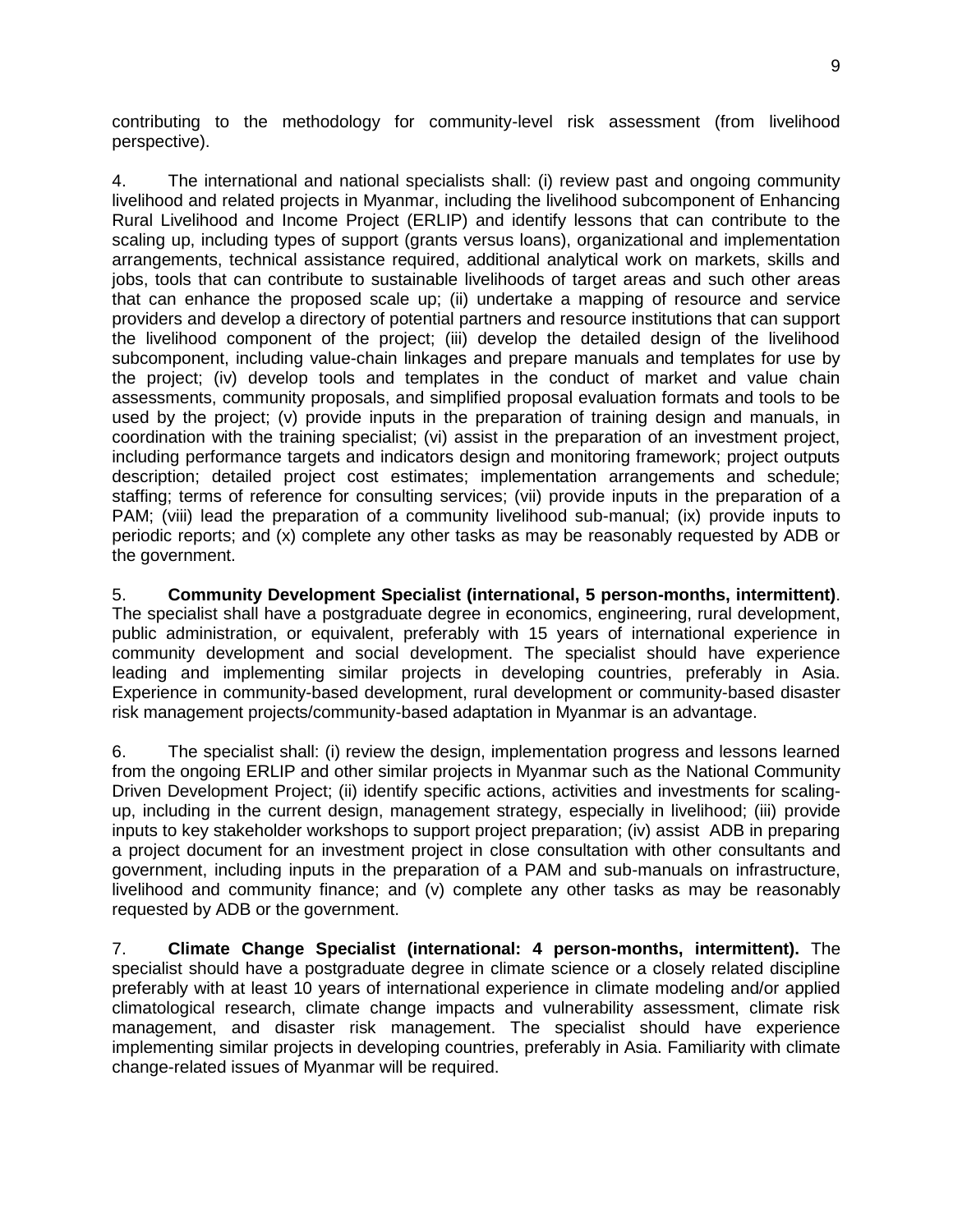8. The specialist will be responsible for: (i) developing the methodology for undertaking the climate risk and vulnerability assessment; (ii) undertaking the climate risk and vulnerability assessments including collecting, reviewing and summarizing relevant scientific data for project location, developing median and more extreme scenarios for the key climatic parameters and associated climate-related hazards (using the most current and credible climate projections available), and in consultation with infrastructure specialist and livelihood specialist identify the likely impacts of climate change on tentative project area; (iii) work closely with the TA team to inform the selection of 25 townships (from climate change perspective); and (iv) develop a methodology for community-level risk assessment to be undertaken as part of wider social preparation process of the project. The specialist will also: (i) support the team leader by providing climate change and disaster risk information which can guide the geographical targeting process, formulation of resource allocation criteria, and design of contingency budget line for the project to act as vehicle for post-disaster recovery in the aftermath of large scale disaster; (ii) in collaboration with the team leader, community infrastructure specialist and livelihood specialist, develop tools to be used for targeting purposes for townships selection and during social preparation and community planning to raise awareness of climate change and disaster risks affecting/will affect communities and proposed subproject, such as interpreting climate change and natural hazards-related information, developing community-led risk mapping; (iii) in collaboration with the training specialists, develop modules in the training design integrating climate change and disaster risk considerations; (iv) support the project in developing community, village tract and township level plans that integrate climate change and disaster risk considerations; (v) assist in the preparation of an investment project, including performance targets and indicators design and monitoring framework; project outputs description; detailed project cost estimates for subprojects that have primary purpose as strengthening resilience as well as cost estimates (additional costs) for integrating additional features to strengthen resilience of wider development project; implementation arrangements and schedule; staffing; terms of reference for consulting services; (vi) assist the project implementation expert in the preparation of a PAM; (vii) integrate climate change and disaster risk considerations in the sub-manuals on infrastructure and livelihoods; (viii) support the consultant team leader in the submission of periodic reports; and (ix) complete any other tasks as may be reasonably requested by ADB or the government.

9. **Agriculture Economist (international, 2 person-months)**. The specialist shall have an advanced degree in economics, finance, or in a related discipline. He/she should have at least 10 years of experience in preparing economic and financial analyses, designing of agriculture or community-based projects costing, budgeting and financial management of donor-financed and government-implemented development projects in several countries. Experience in Myanmar would be an advantage.

10. The specialist shall: (i) in collaboration with the team leader, prepare the detailed sector assessment and thematic reports for the proposed project; (ii) prepare the project cost estimates and financing plan based on ADB formats, in collaboration with the Financial Management Specialist; (iii) prepare the economic and financial analyses for the proposed project following the 10 key areas of economic analysis and in accordance with ADB revised guidelines on economic analysis for investment projects. Conduct of distribution and sensitivity analysis should also be included since this is a highly poverty oriented project; (iv) prepare financial sustainability analysis for the proposed project; (v) provide inputs to the Financial Management and Procurement Specialists in preparing the project financial and procurement plans; (vi) prepare detailed project cost estimates, in form and substance agreeable to ADB; (vii) provide inputs in the preparation of a PAM; (viii) support the consultant team leader in the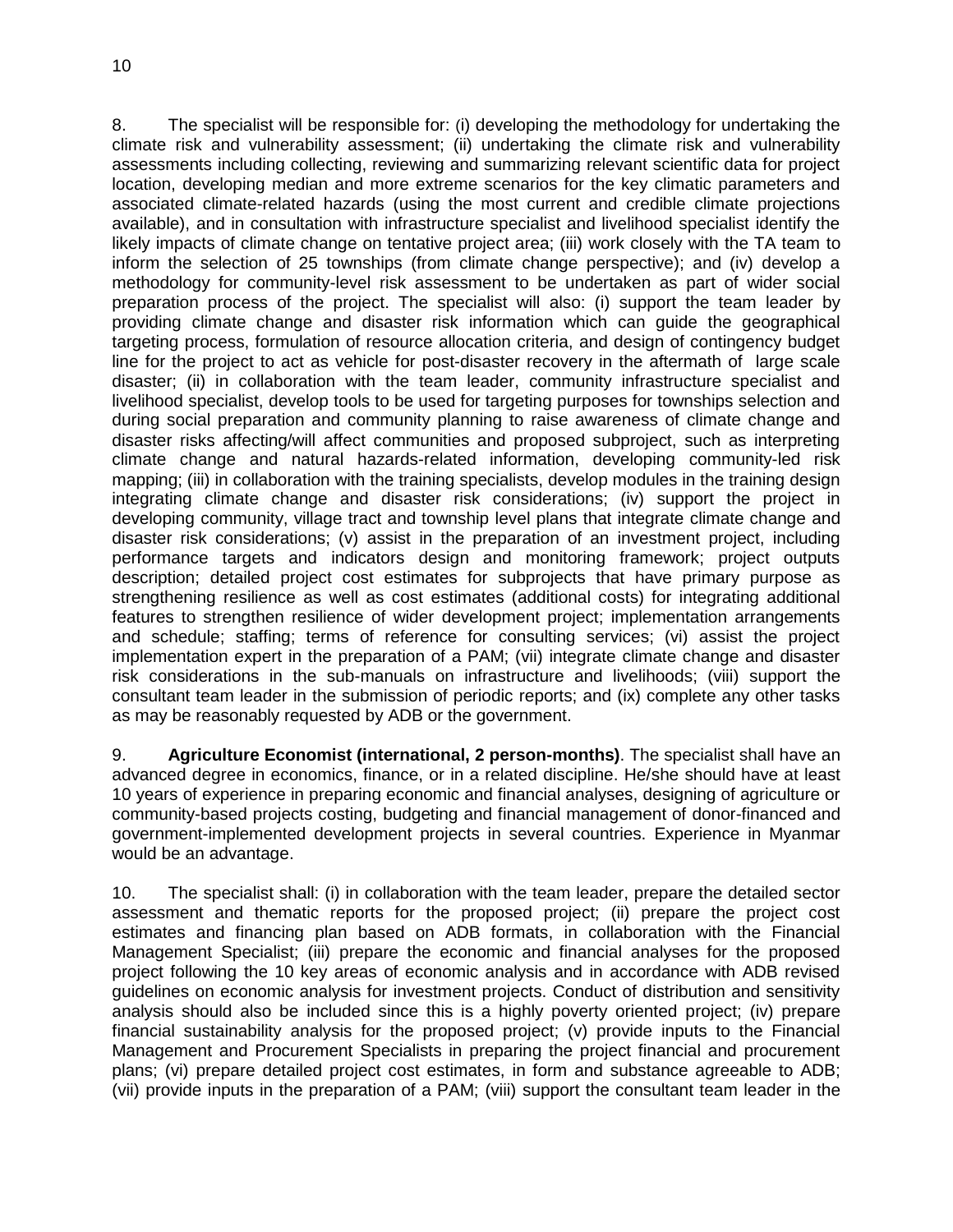submission of periodic reports; and (ix) complete any other tasks as may be reasonably requested by ADB or the government.

11. **Climate Resilient Community Infrastructure Specialist (international: 4 personmonths, intermittent)**. The specialist should have a postgraduate degree in structural/civil engineering; preferably with at least 8 years of international experience in designing and implementing adaptation measures in the context of community infrastructure. Familiarity with community infrastructure and climate change-related issues of Myanmar will be an advantage. Working under the supervision of the team leader, the consultant will be responsible for (i) assessing potential climate change impact on community infrastructure typically supported through community-based development (CBD) projects in Myanmar; (ii) developing recommendations on climate proofing community infrastructure (design considerations, costing, operations and maintenance etc.) and revising the infrastructure subproject manual of the project including technical specifications and standard designs; (iii) providing recommendations on community infrastructure which may not be currently included in the menu of eligible investments under CBD projects but will be critical for strengthening resilience; (iv) undertaking training for villagers and government staff on resilient infrastructure; and (v) contributing to the methodology for community-level risk assessment (from infrastructure perspective). The specialist shall also (i) review existing community infrastructure designs and undertake and assessment of quality, cost and climate change and disaster resilience of the ERLIP subprojects and similar projects in Myanmar; (ii) develop a community infrastructure manual for use of the project; (iii) develop proposal templates and simplified economic and disaster resilient analysis tools for use in the project selection and prioritization stage of the proposed project; (iv) in collaboration with the training specialist, develop a training module and manual on design and implementation of community infrastructure projects; (v) provide inputs in the preparation and completion of the PAM; (vi) preparation of the community infrastructure sub-manual; (vii) prepare an institutional map of potential resource and service partners for training of villagers in various skills in construction; (viii) as part of the project manual prepare community procurement procedures and templates, and (ix) complete any other tasks as may be reasonably requested by ADB or government.

12. **Community Infrastructure Specialist /Deputy Team Leader (national: 10 personmonths)**. The national specialist shall have a degree in engineering, architecture or design and shall have at least 7 years of experience working on small-scale community infrastructure projects. The Deputy Team Leader will (i) provide support in the preparation of a PAM and submanuals on infrastructure, livelihood and community finance, and assessments on government and communities capacity on operations and maintenance of community infrastructure; (ii) provide inputs to the Report and Recommendation to the President for the ensuing project; (iii) review outputs of the consulting team and ensure timely achievement of all milestone activities; (iv) prepare regular monthly reports discussing the progress of project preparation to be submitted to ADB and the government; (v) develop a project roll out plan for the project, and (vi) complete any other tasks as may be reasonably requested by ADB or the government.

13. The specialist shall (i) review existing community infrastructure designs and undertake and assessment of quality, cost and climate change and disaster resilience of the ERLIP subprojects and similar projects in Myanmar; (ii) develop a community infrastructure manual for use of the project; (iii) develop proposal templates and simplified economic and disaster resilient analysis tools for use in the project selection and prioritization stage of the proposed project; (iv) in collaboration with the training specialist, develop a training module and manual on design and implementation of community infrastructure projects; (v) provide inputs in the preparation and completion of the PAM; (vi) prepare the community infrastructure sub-manual; (vii) prepare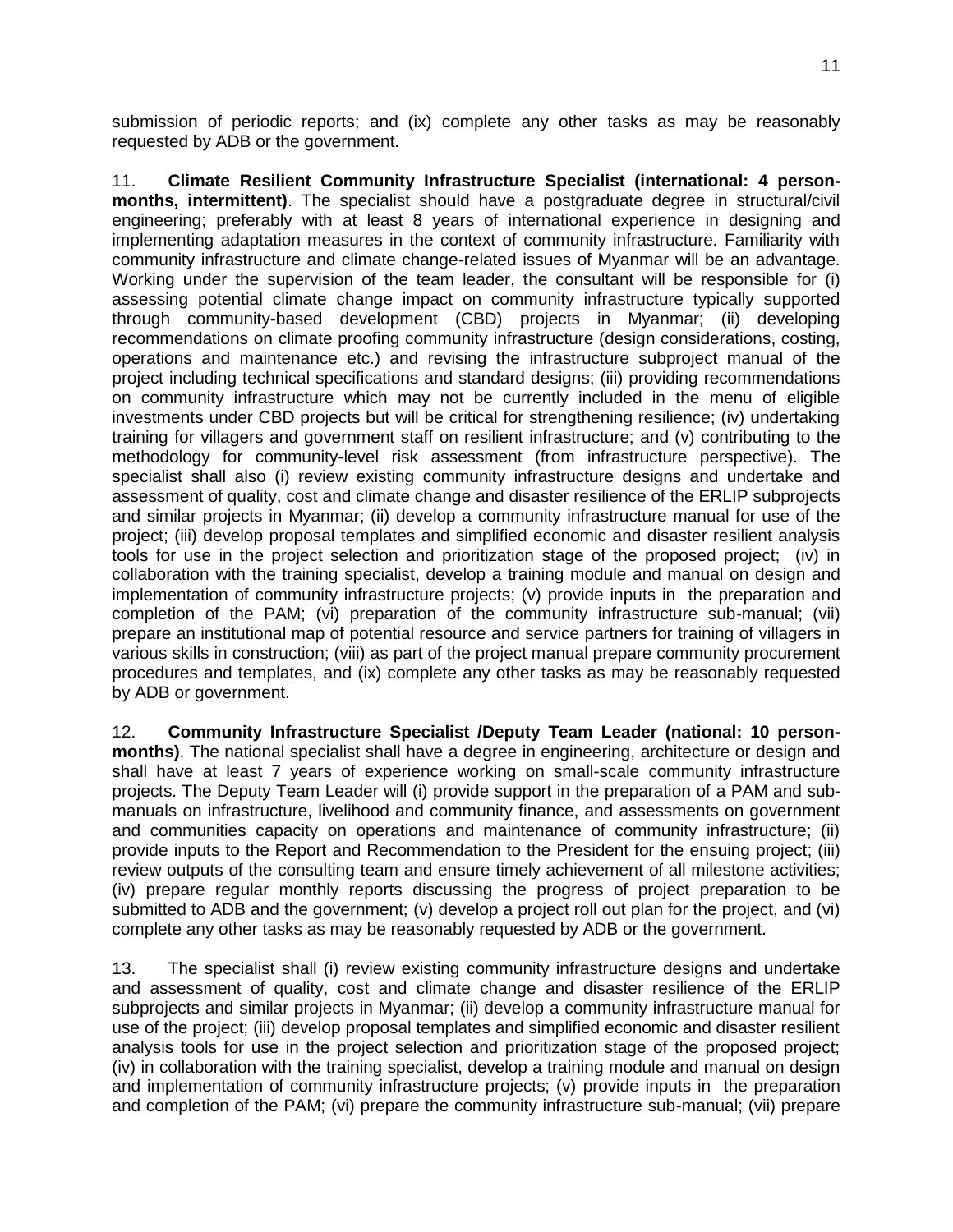an institutional map of potential resource and service partners for training of villagers in various skills in construction; (viii) as part of the project manual, prepare community procurement procedures and templates, and (ix) complete any other tasks as may be reasonably requested by ADB or government.

14. **Financial Management Specialist. (international: 4 person-months; national: 4 person-months)**. The international specialist should have a degree in finance and management with at least 10 years of experience in community development or livelihood project financial management, project implementation and operations. The national specialist will have a bachelor's degree in accounting, audit or economics and will have at least 7 years of experience in finance, accounting and management. Experience with donor-funded projects would be an advantage. The specialists should preferably possess a professional accountancy/finance qualification such as a chartered accountant, certified public accountant, or equivalent. Both specialists are required to be familiar with the financial guidelines and related procedures of ADB and the government.

15. The specialists will (i) conduct financial management assessment of the executing agency and the project, looking into governance, integrity and risks, in accordance with ADB guidelines; (ii) recommend mitigation measures to help safeguard risk exposures; (iii) prepare financial and funds flow for community grants, project management and administration budget line items, training and other relevant cost items of the project; (iv) prepare a financing plan for the project and describe the flow of funds and disbursement procedures; (v) provide inputs to the PAM; (vi) lead in the preparation of a community finance sub-manual, (vii) review available project implementation/implementation-related documents of ERLIP and other CBD projects in Myanmar (Project Appraisal Document of World Bank Loan, Operations Manuals, Impact Evaluation Study, audit reports, etc.) and extract relevant and useful learning from these projects; (viii) with the capacity building specialist, (a) review the current staffing and staffing policies and structures of the EA and assess the requirements in terms of number and qualifications of staff and map required staff and positions to determine recruitment needs; (b) review and recommend options as well as the cost of staffing, re-structuring and hiring or contracting out services of consultants and staff and develop terms of reference for the staff and project consultants at township and national levels; (ix) undertake an overall governance and risk assessment of the project, the EA and develop specific actions for management of risks, including capacity development recommendations; (x) analyze information on country and project level governance and capacity; (xi) review structures, personnel management, budget, and staff for project implementation and identify human and other resource constraints; and (xii) complete any other tasks as may reasonably be requested by ADB or DRD.

16. **Social Safeguard/Resettlement Specialist (international: 2 person-months, intermittent)**. The specialist shall have at least a master's degree in social sciences, sociology, anthropology, or other relevant disciplines for the assignment, with 10 years working experience in indigenous peoples, human settlement and safeguards in developing countries. Experience in Myanmar is an advantage. The specialist must be familiar with ADB's safeguards policies and procedures.

17. The specialist shall: (i) design socioeconomic surveys and social impact assessments at community level to be undertaken by project staff and volunteers; (ii) prepare screening checklist and procedure for the conduct of consultations specially for areas populated by ethnic groups; (iii) prepare and finalize the indigenous peoples planning framework and the resettlement framework, in case there are land acquisition and resettlement impacts, including indigenous peoples and involuntary impact categorization; (iv) prepare due diligence report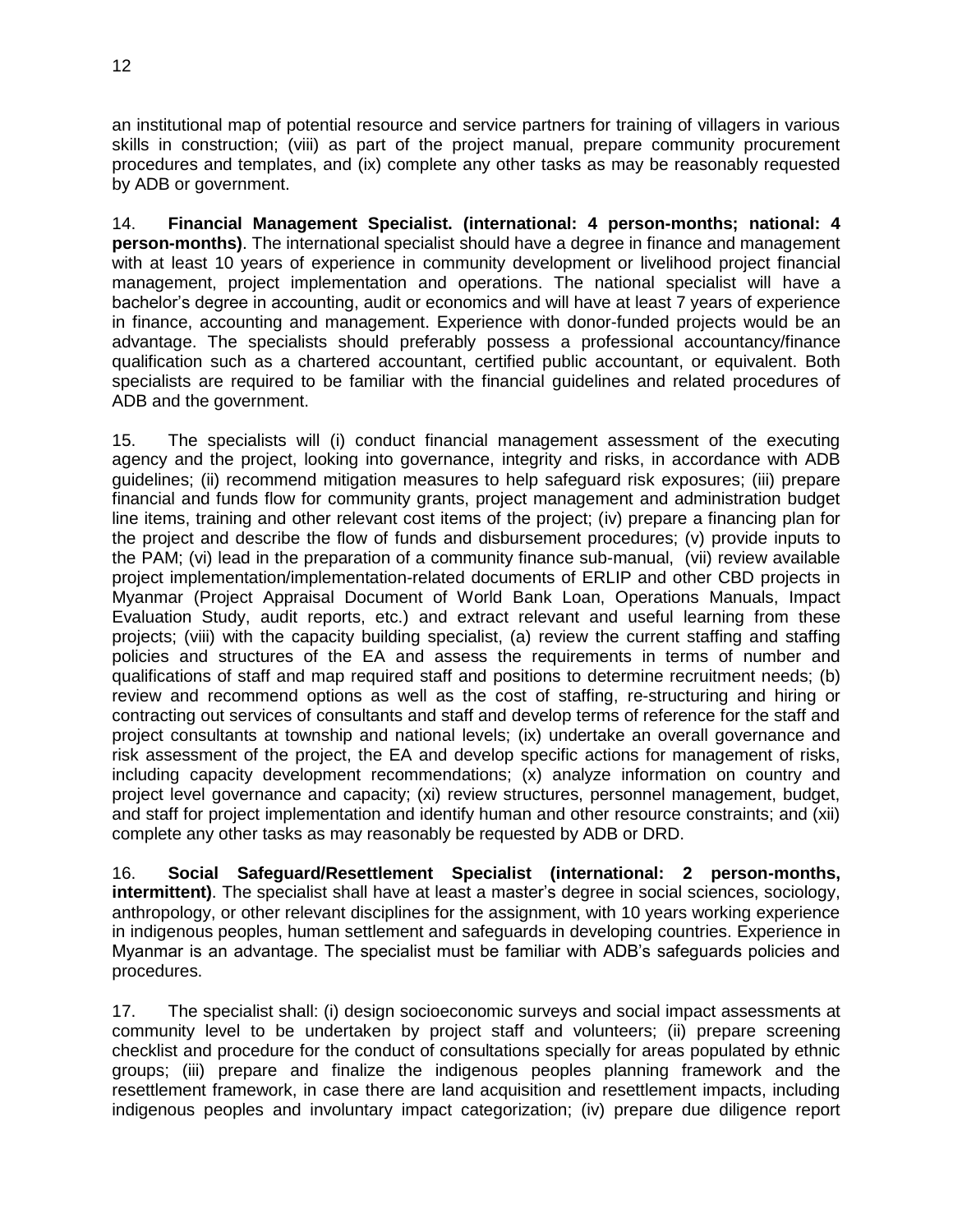based on initial list of subprojects, including on land acquisition and resettlement as required under the ADB guidelines; (v) coordinate with project team to ensure that mitigation measures are integrated into the project design features; (vi) assess the capacity of the executing agency to screen impacts, prepare and implement resettlement frameworks; (vii) recommend appropriate capacity development activities to develop or enhance safeguards knowledge and skills of executing agency; (viii) provide inputs on social dimension and safeguard component on all project documents in the completion of the PAM; (ix) support the consultant team leader in the submission of periodic reports; and (x) complete any other tasks as may be reasonably requested by ADB or the government.

18. **Gender and Social Development Specialist (international 2 person-months, national: 3 person-months)**. The international specialist shall have a postgraduate degree in gender, anthropology, international development, environmental management, social development, sociology, or related fields with at least 10 years of relevant professional experience in the field of social development, community development, social protection, or gender and development. The national specialist shall have at least a bachelor's degree in social sciences, sociology, anthropology, or other relevant disciplines for the assignment. S/he shall have at least 7 years of experience in social development and/or gender development. Familiarity with ADB policies on social safeguards, gender development, and core labor standards is required. Working experience in agriculture and natural resource sector in Myanmar is highly preferred.

19. The specialists are responsible for the following: (i) prepare and finalize the poverty, social and gender assessments in accordance with ADB's Guidelines; (ii) prepare and finalize a social and poverty analysis report that adheres to ADB requirements; (iii) prepare and finalize a summary poverty reduction and social strategy, including any action or mitigation plans or other measures as appropriate; (iv) prepare and finalize a gender analysis and action plan based on ADB's *Policy*; (v) conduct a social development and gender assessment, core labor standards assessment, particularly on child and forced labor and equal pay for equal work and conduct field surveys and/or focus group discussions to inform the social development and gender assessments; (vi) provide inputs to the Project Implementation Specialist; (vii) provide inputs on social dimension and safeguard component on all project documents in the completion of the PAM; (viii) support the consultant team leader in the submission of periodic reports; and (ix) complete any other tasks as may be reasonably requested by ADB or the government.

20. **Procurement Specialist (international: 4 person-months, national: 4 personmonths)**. A bachelor's degree in civil engineering or related field with 5 years of experience. Experience of procurements for ADB financed projects is desired. The expert will (i) carry out procurement risk assessment, including a procurement capacity assessment; (ii) prepare procurement plan including packaging of works, services, and goods with estimated cost and time schedule; (iii) prepare requests for proposals and bidding documents for procurement of works and goods; (iv) provide inputs in the preparation of a PAM; and (v) assist the executing agency in the recruitment of consultants and procurement of goods and works contracts.

21. **Project Implementation Specialist (international: 5 person-months)**. The international specialist should have a degree in finance and management with at least 10 years of experience in community development or livelihood project financial management, project implementation and operations. The specialist is required to be familiar with procurement guidelines and related procedures of ADB and the government. The specialist will (i) look into governance, integrity and risks, in accordance with ADB guidelines; (ii) recommend mitigation measures to help safeguard risk exposures; (iii) review available project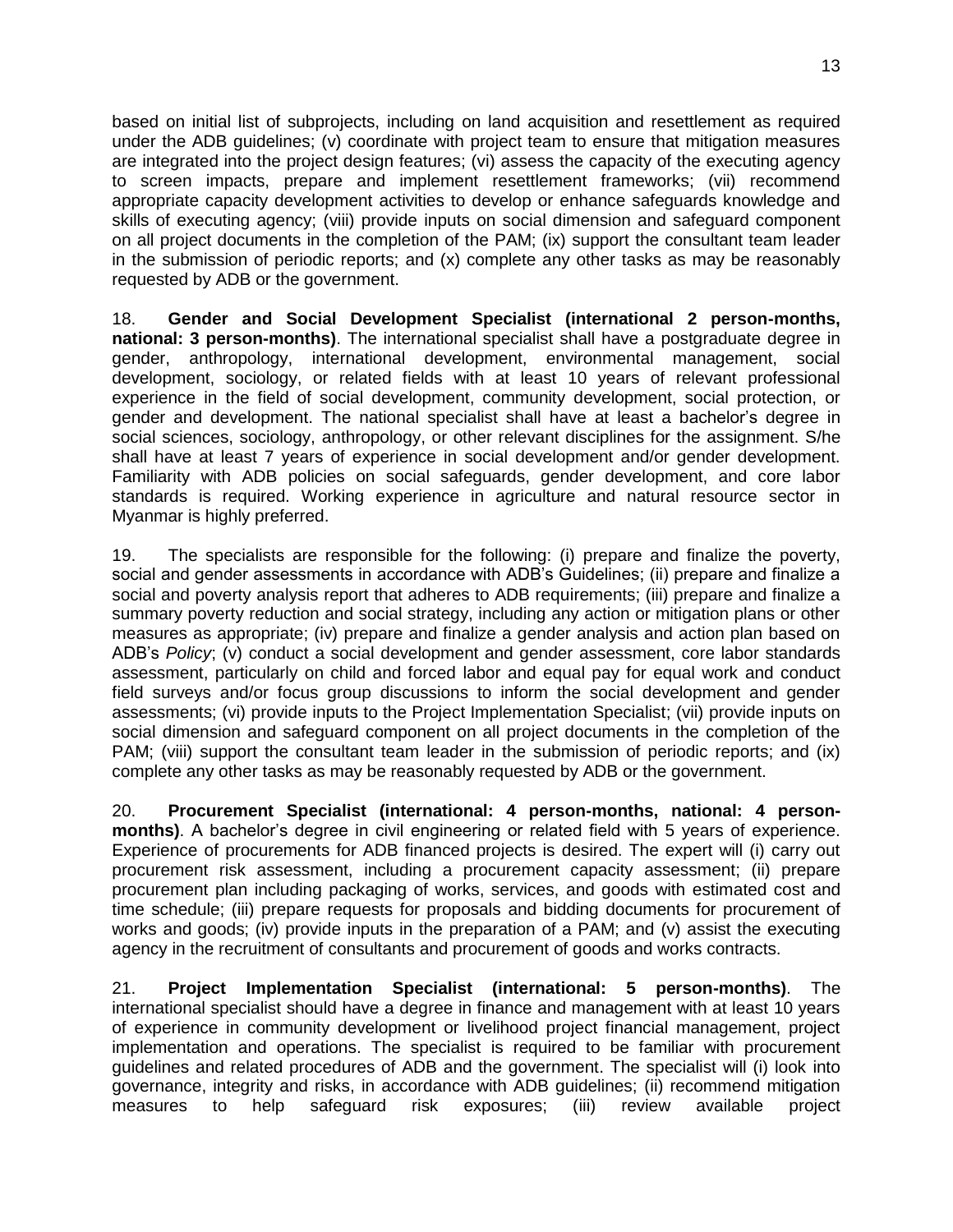14

implementation/implementation-related documents of ERLIP and other CBD projects in Myanmar (Project Appraisal Document of World Bank Loan, Operations Manuals, Impact Evaluation Study, audit reports, etc.) and extract relevant and useful learning from these projects; (iv) review and revise the procurement capacity and financial management assessments in accordance with ADB guidelines and requirements; (v) undertake an overall governance and risk assessment of the project, the executing agency and develop specific actions for management of risks, including capacity development recommendations; (vi) analyze information on country and project level governance and capacity; (vii) assess the management capacity of the executing agency for the proposed project and provide recommendations for risk management and capacity development and other support needed for project implementation; (viii) develop a risk management action plan for managing risks; (ix) prepare relevant sections for the PAM; and (x) complete any other tasks as may reasonably be requested by ADB or DRD.

#### **C. Output 2: Capacity building plan developed and training implemented**

22. **Capacity building Specialist** (i**nternational: 4 person-months; national: 8 personmonths**). The international specialist shall have a post-graduate degree in human resource management, education, public administration or relevant fields with at least 10 years of experience in conducting training for project staff of community-based development projects. The national specialist shall have at least a bachelor's degree in human resource management, education, public administration or similar fields. He/she shall have least 7 years of experience in providing training or capacity building support to the public sector or communities.

23. The specialists shall be responsible for the following: (i) a capacity and training needs assessment report on the implementing partners and target townships and village tracts, based on the requirements of the project; (ii) design of the training program, manuals and training aids to support the project; (iii) conduct of a pilot trainer's training for the initial batch of townships to be covered by the project; (iv) revised training design and manuals as necessary after the pilot training course; (v) institutional mapping of possible resource institutions and partners in the provision of continuing training; (vi) provide inputs in the preparation of a PAM; (vii) support to the consultant team leader in the submission of periodic reports and oversight of output 2; (viii) a human resource development plan, describing the project staffing and skills needs throughout the project life, identifying skills gaps and how to fill them and developing the terms of reference for the various positions and expertise required by the project; (ix) a recruitment plan supporting the project roll-out schedule, in consultation with ADB and the government; (x) pre-and inservice training plan and materials for the staff to be hired; (xi) oversight support to the hiring and deployment of project staff; and (xii) any other tasks as may be reasonably requested by ADB or the government.

#### **D. Output 3: Monitoring and evaluation framework and impact assessment study designed**

24. **Monitoring and Evaluation Specialist (international: 2 person-months; national: 8 person-months).** The international specialist shall have post graduate degree in economics or statistics, with 10 years of experience in monitoring and evaluation and undertaking impact evaluation studies and surveys using randomized control trials or semi-experimental methods for community-based development projects or similar projects in several countries. The national specialist shall have at least a master's degree in economics, or statistics, with 7 years working experience for agriculture and rural development or community development in Myanmar. Familiarity with statistical analysis software programs is preferred for both specialists.